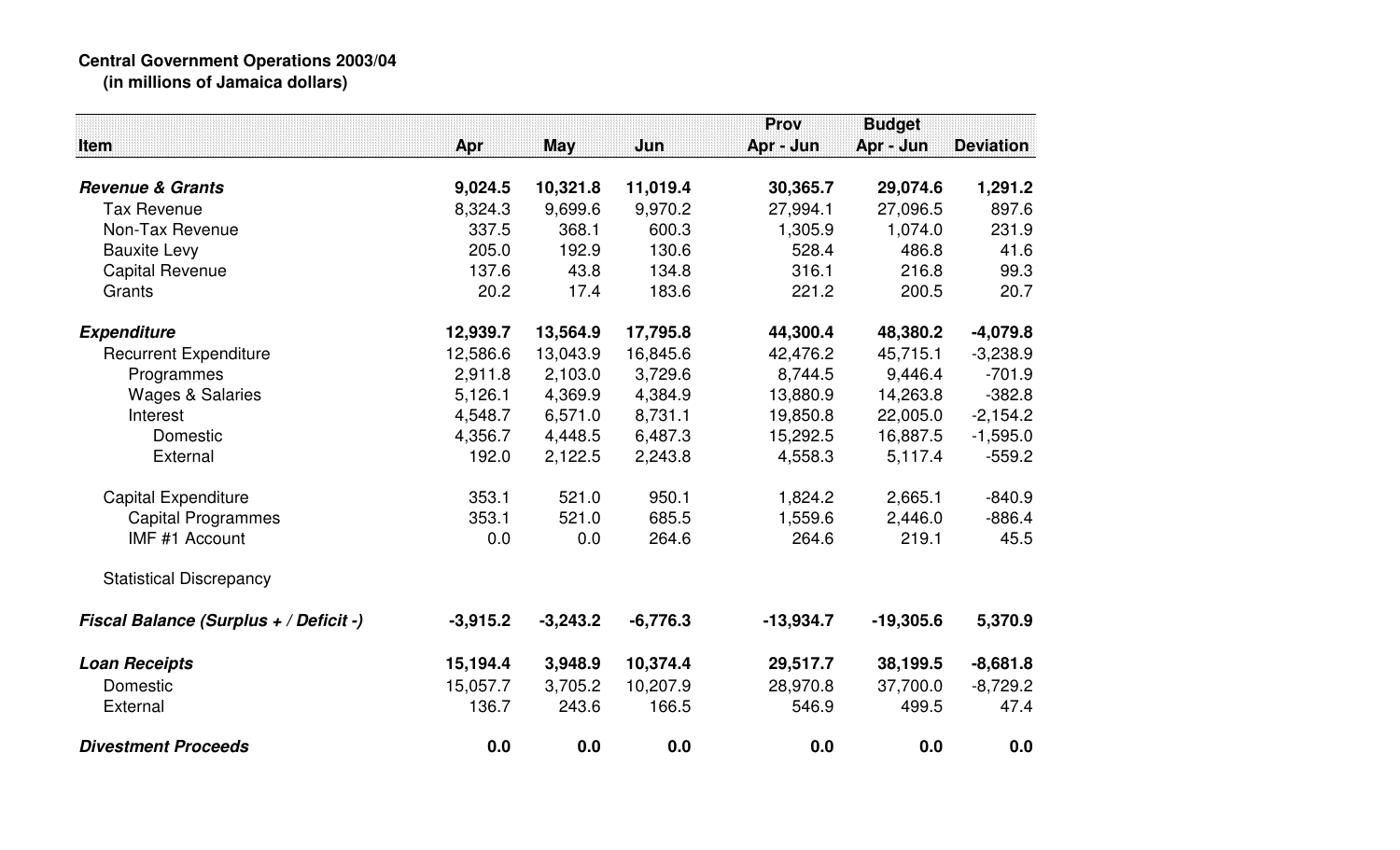| Amortization                            | 7,956.3 | 4.388.2    | 8.089.3  | 20,433.9   | 23,699.3   | $-3,265.4$ |
|-----------------------------------------|---------|------------|----------|------------|------------|------------|
| Domestic                                | 7.107.4 | 2,840.1    | 6,444.5  | 16,391.9   | 20,000.8   | $-3,608.8$ |
| External                                | 849.0   | ∫.548.     | .644.8 ا | 4.041.9    | 3.698.5    | 343.4      |
| Overall Balance (Surplus + / Deficit -) | 3,322.9 | $-3.682.5$ | -4.491.2 | $-4,850.9$ | $-4.805.4$ | $-45.5$    |

## Data is provisional. **July 31, 2003**

## **Revenue Details 2003/04(in millions of Jamaica dollars)**

| <b>Item</b>                 | Apr     | May      | Jun      | Prov<br>Apr - Jun | <b>Budget</b><br>Apr - Jun | <b>Deviation</b> |
|-----------------------------|---------|----------|----------|-------------------|----------------------------|------------------|
| <b>Revenue &amp; Grants</b> | 9,024.5 | 10,321.8 | 11,019.4 | 30,365.7          | 29,074.6                   | 1,291.2          |
| <b>Tax Revenue</b>          | 8,324.3 | 9,699.6  | 9,970.2  | 27,994.1          | 27,096.5                   | 897.6            |
| Income and profits          | 2,541.4 | 3,529.4  | 3,926.8  | 9,997.7           | 9,044.0                    | 953.7            |
| Bauxite/alumina             | 90.8    | 107.9    | 88.8     | 287.5             | 265.6                      | 21.8             |
| Other companies             | 210.0   | 259.0    | 1,056.2  | 1,525.2           | 1,671.0                    | $-145.8$         |
| <b>PAYE</b>                 | 1,610.8 | 2,124.5  | 1,885.3  | 5,620.6           | 5,186.9                    | 433.7            |
| Tax on dividend             | 5.4     | 22.7     | 12.2     | 40.3              | 23.2                       | 17.1             |
| Other individuals           | 106.4   | 125.2    | 109.9    | 341.6             | 319.0                      | 22.6             |
| Tax on interest             | 518.0   | 890.1    | 774.4    | 2,182.5           | 1,578.2                    | 604.3            |
| <b>Environmental Levy</b>   | 0.0     | 0.0      | 0.0      | 0.0               | 16.7                       | $-16.7$          |
| Production and consumption  | 3,013.9 | 3,048.1  | 3,051.8  | 9,113.8           | 9,351.2                    | $-237.3$         |
| <b>SCT</b>                  | 545.9   | 342.8    | 324.2    | 1,212.9           | 1,645.5                    | $-432.5$         |
| Motor vehicle licenses      | 96.8    | 103.2    | 100.0    | 300.0             | 255.4                      | 44.5             |